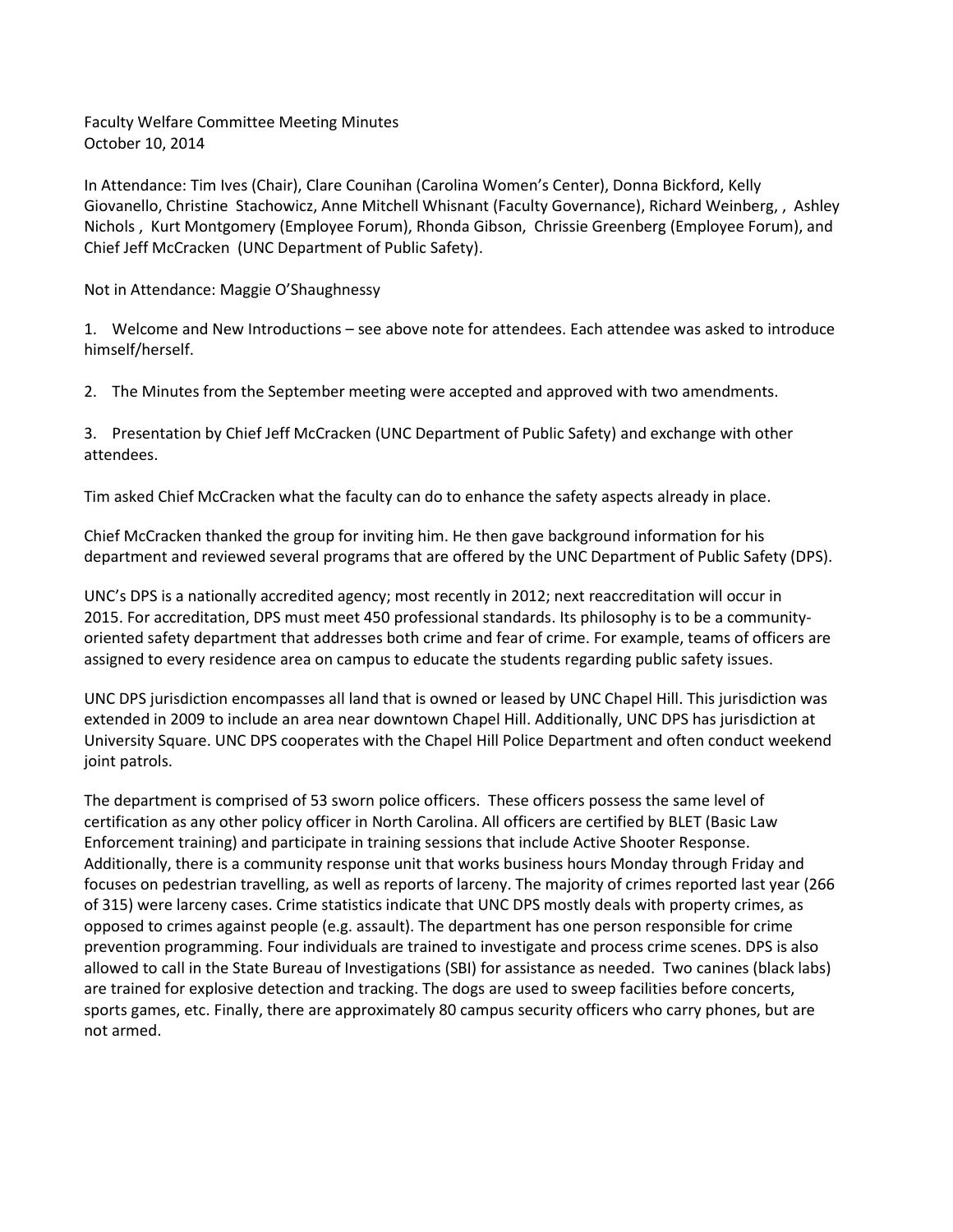DPS has its own 911 call center that handles calls for campus issues, as well as coordinates with the County to dispatch emergency personnel for those services. Additionally, the 911 call center serves as the hub for all alarms on campus, as well as houses the crime stoppers line.

UNC has an emergency operations plan (all hazards plan) for any emergency on the campus. Each emergency is associated with a category of threat and designated response teams are assigned to each category. There are four categories of threat with corresponding communication systems are (1) Warning; (2) Timely emails; (3) Information; (4) Adverse weather. The first two are federally mandated.

UNC DPS has an Emergency Communication Control Center (located in the basement of the Public Safety building). Communications to the campus are provided in a variety of formats depending upon the nature of the safety threat, including text messages, campus television, and timely warnings. Additionally, sirens are located around campus. The sirens are tested every semester to ensure proper working status. One issue that Chief McCracken and his colleagues consider is the importance of not overusing safety communication systems (i.e., are people notified too much and hence loose appreciation for the threat communications?).

Chief McCracken noted that "Safe & Well" – the Red Cross sponsored site for letting family and friends know that you are safe - is a good website for faculty, staff, and students to use in the event of a catastrophe on campus to let loved one knows they are safe.

In the post-Virginia Tech incident era, UNC DPS conducts emergency drills every year to allow the campus to test its communication capabilities. DPS has a mobile command unit. It is outfitted with everything DPS would need to respond out in the community. The Unit is a resource both for the campus and the community.

Other safety-related programs:

- DPS has a smart 911 system. This means that individuals can put in personal information (such as medical conditions) that can be accessed by the 911 center staff and conveyed to the responders (i.e., RAVE Guardian app)
- Blue light phones/pillars are located in parking facilities and across the main campus. Place them in line of site. Sometimes people are hesitant to use it. Just push one button. If you don't feel safe, you don't have to stay.
- Lighting is an issue on campus. There is focused lighting in certain areas. Twice a year there is a lighting tour in which the campus is walked and areas in need of more night time lighting are identified.
- Safe Walk service (a student initiative funded by student government) is available for walking students from one point to another on campus.
- Safe Ride service predominately serves student residences.
- Chief McCracken provided a handout with a list (and short description) of the Safety and Security Programs at UNC.
- Chapel Hill has sophisticated transit system with overnight express service from 7pm 4am downtown to campus and back. This service has significantly reduced the number of muggings on campus.
- Community Safety partnership is an effort between the campus and the town to make citizens more aware of what is going on in their environment. People are reluctant to call DPS. DPS can only respond if they know something is going on in the community. The Chief wants to encourage the citizens on the campus to report suspicious activity.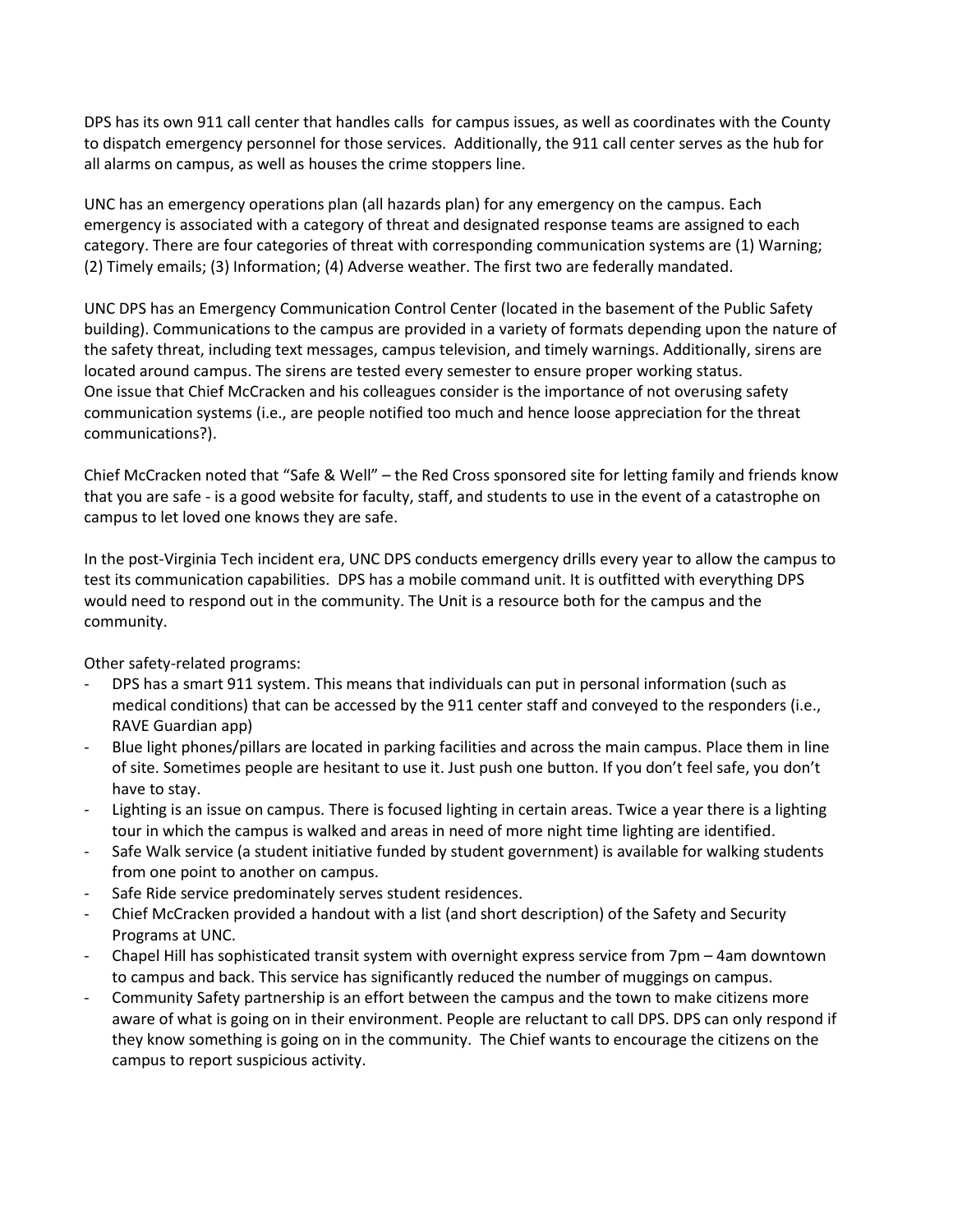Tim asked Chief McCracken how new staff and new faculty could learn about what he just presented at the meeting and whether the information in the faculty handbook is sufficient in this area? Ann accessed the faculty handbook and noted that there is a good deal of information already linked to UNC DPS.

Chief McCracken also noted that the most comprehensive update of what is happen on the campus (in terms of public safety) is the Annual Campus Security Report that is issued each year by October 1st. Additionally, visiting the Alert Carolina website lists information such as phone numbers to call to express concerns.

Tim noted that Faculty Governance should be used as a vehicle for disseminating information, particularly with regard to the Community Safe Partnership.

Donna asked whether DPS responds to student protests (in addition to the Chapel Hill police department)? Chief McCracken answered yes, but that protests are not stopped unless the protest impedes the business of the university. As long as protesters do not disrupt the ceremony or proceedings, protesting is fine.

Donna also asked about sexual assaults and if the DPS response was victim-centered.

Chief McCracken said that DPS has worked very closely with the Title 9 office and that responses are guided by the victim's wishes. Reports are filed and resources are made available. At other times, the victim goes to Title 9 and does not want a police or university investigation. However, all resources are made available to the victim.

Claire asked whether or not the BLET (Basic Law Enforcement Training) is focused on working with college students?

Chief McCracken answered that BLET is not centered on college students, but that Sabrina Garcia (CHPD) works with the department.

Rhonda asked about what risky behaviors faculty, staff, and students engage in? (e.g., propping of doors).

Chief McCracken answered that he would discourage propping of doors. Additionally, students can use the phone app Rave Guardian to set a time feature than can be activated when commuting around campus. If the timer is not deactivated and police are entered as the guardian, then an officer is sent to locate that individual and to check on their well being.

Rhoda asked whether anything about the app had been in the DTH. Chief McCracken answered that a campus wide email went out about the Rave Guardian application.

Chief McCracken also noted that alcohol abuse is a major issue on campus. There are a small number of personal assaults each year, but almost all of these assaults involved alcohol. Currently, all students receive mandatory alcohol training; and additional training is given if the student has an alcohol violation.

Chief McCracken answered also suggested knowing where emergency phones are located in your area of campus. Additionally, it is important to be aware of all of the exits to your building.

Christine asked what number to call to contact DPS. Chief McCracken answered 911.